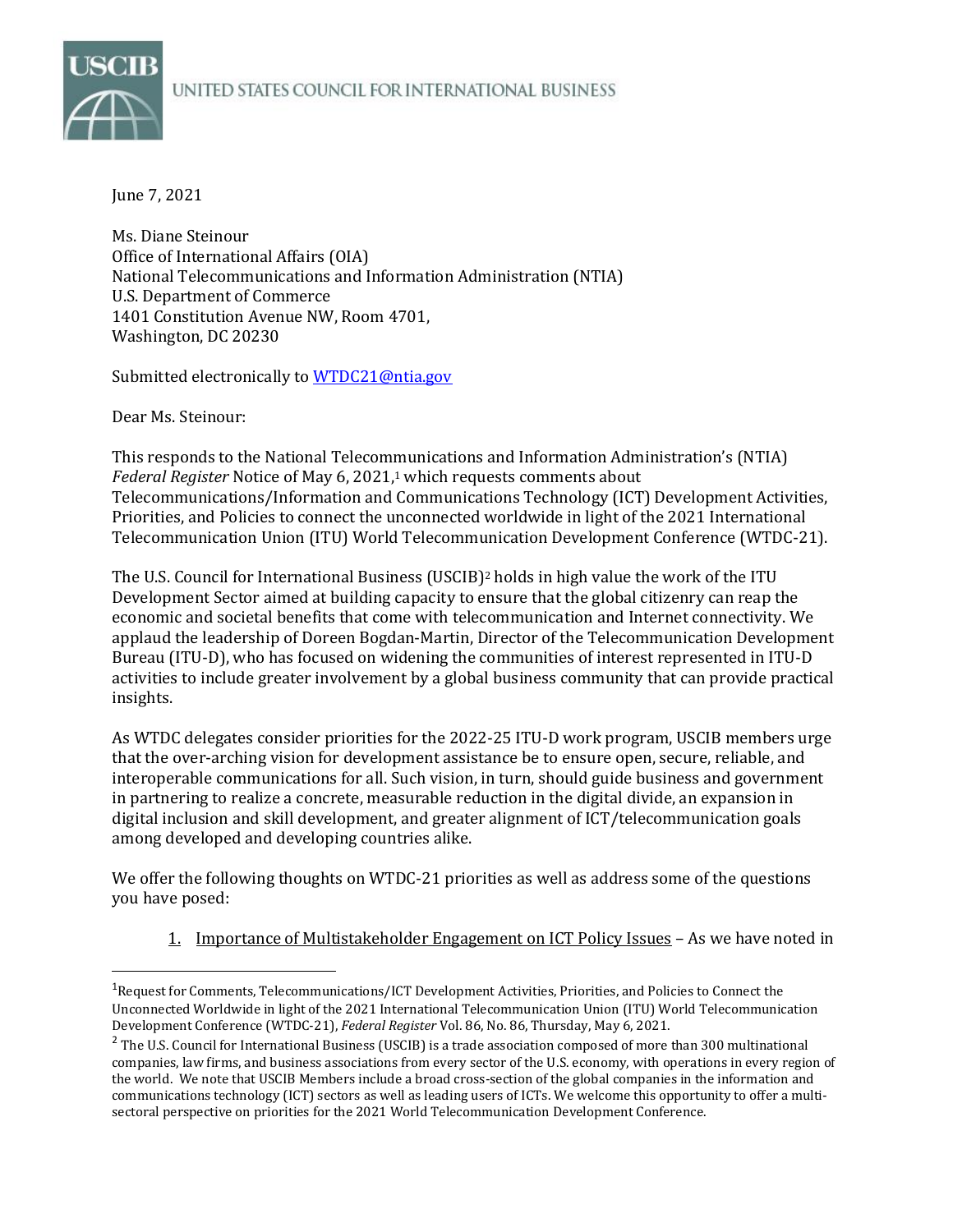statements before various global forums, USCIB believes that the multistakeholder model for Internet governance continues to be the best method to enable whole-ofsociety/whole-of-government consideration of Internet policy issues that is grounded in democratic values and the principles of transparency, accountability, and consensus. Given the rapid pace of technological change, governments need the perspectives provided by business, the technical community, and civil society to better understand what policies are commercially viable, technically feasible, and offer adequate user protections. The inputs of all stakeholders produce a flexible policy environment critical to empowering the rapidly evolving digital economy.

Importantly, such stakeholder inclusion can lower the risk of unintended consequences and increase legitimacy and adoption of policies. Top-down government-imposed policies and regulations often cannot keep pace with technological breakthroughs and can serve as a drag on development and innovation, plus potentially infringe upon human rights.

The turbulent economic and political backdrop caused by the COVID-19 pandemic makes such multistakeholder participation even more important to ensure that Internet policy remains grounded in sound commercial and technical expertise. We applaud BDT's recognition that the WTDC-21, indeed, should feature multistakeholder dialogue to best ensure development focused outcomes that are practicable.

## 2. Over the next five years, what should the U.S. government priorities be for telecommunications/ICT development?

U.S. government priorities at the ITU and in other international forums considering telecommunications/ICT development should focus on the following:

Inclusive Capacity Building -- ITU-D has developed and led capacity-building initiatives assisting both developed and developing countries and sector members of the ITU and facilitating sharing of best practices on how technical issues are resolved to support ubiquitous connectivity in developing countries. The U.S. government should continue to support the ITU-D in these endeavors. As we detail later in this submission, the private sector recognizes the importance of supporting capacity building through partnerships with national governments, NGOs and non-profit organizations.

In the near-term, the U.S government therefore should look to business and other stakeholders as willing and able partners in pursuing an inclusive approach to fostering telecommunications/ICT capacity in the developing world. Such collaboration will enable fulfilment of the full potential of the Internet and ICTs to promote sustainable development through flexible, globally consistent, and market-driven technical standards.

In the longer-term, the U.S. government should refine its ITU-D strategy to include consideration of U.S. leadership roles, enhanced regional/bilateral outreach, and likeminded coordination and intersection with digital economy and ICT development objectives and activities across multiple fora. Further, the U.S. government should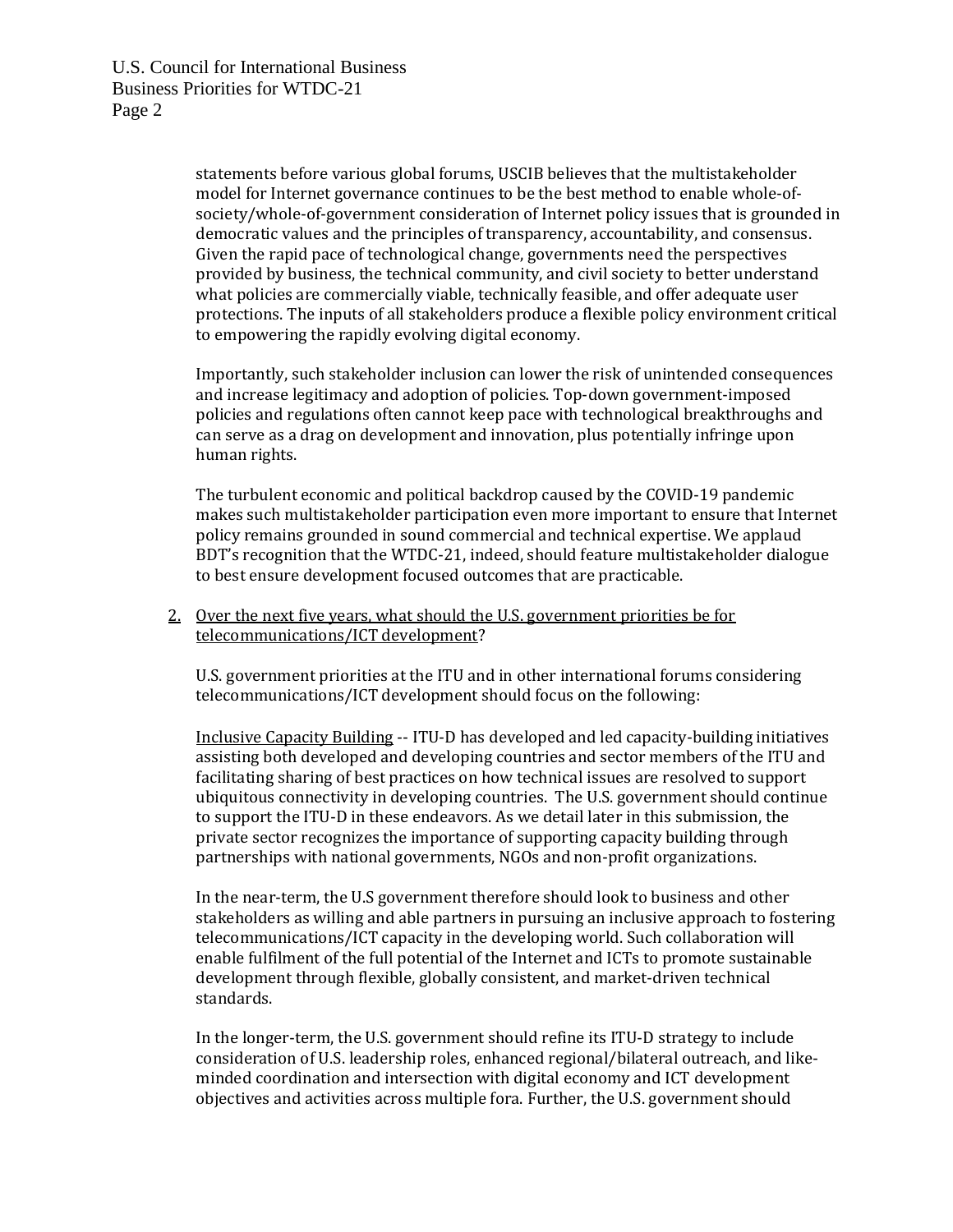identify a broader range of telecommunications/ICT development stakeholders for collaboration and partnership. Importantly, the U.S. government should proactively develop a strategy to appropriately limit the scope of ITU work on emerging technologies, including Artificial Intelligence (AI). Overall, we do not support use of ITU-D resources in this area and urge that the D Sector pursue capacity building in a manner that remains firmly rooted in the ITU's technical telecommunications/ICT standardization core competency.

Broadband Build-out and Adoption -- The economic and societal benefits of telecommunications/ICTs can only be realized if there is universal deployment of broadband technologies, whether they be fixed, mobile, or satellite, and universal adoption of broadband where it has been deployed. As NTIA points out in the Notice, only 51 percent of the world's population is online, leaving nearly four billion people unable to connect to the Internet. If we are to succeed i[n connecting and enabling the](https://www.intgovforum.org/multilingual/content/connecting-and-enabling-the-next-billion-phase-i)  [next billion](https://www.intgovforum.org/multilingual/content/connecting-and-enabling-the-next-billion-phase-i) people, it is critical that both developed and developing countries alike do more to incentivize investment in and deployment of broadband infrastructure technologies, and devices, all of which are necessary for a rapidly evolving digital ecosystem.

Spectrum Availability -- In addition, the availability of licensed spectrum for exclusive use and shared use as well as unlicensed use has an important and complementary role in promoting the accessibility of the Internet and its developmental potential. There are many important uses of spectrum, including broadcast and mobile broadband, satellite, and Wi-Fi. Streamlined, effective and technologically neutral management of this increasingly scarce resource must be a priority for governments while ensuring the integrity of services offered by existing spectrum license holders.

3. What are valuable venues, forums, or other methods to focus economic development work and aligns with developing countries interests?

USCIB has been a long-time champion of the United Nations (U.N.) Internet Governance Forum (IGF) as a premier global forum for socializing proposals and providing practical, educational guidance on a wide range of telecommunications/ICT issues. A case in point: One of the main, outcome-focused issues for workshops and plenaries at the 2021 IGF will b[e universal access and meaningful connectivity.](https://www.intgovforum.org/multilingual/content/igf-2021-focus-areas) 

The 2021 IGF will be hosted in Katowice, Poland, 6-10 December 2021. Unfortunately, the deadline for workshop/plenary proposals was May 26. Nevertheless, the U.S. government should pursue opportunities at the IGF 2021 via bilateral meetings, socalled "Day Zero" sessions, or the innumerable other meeting opportunities made available to governments at the IGF to promote its goals for the WTDC-21. The U.S. Government also should use the IGF to promote U.S. "best practices" and telecommunications/ICT learning experiences to developed and developing country representatives in attendance – either in person or via virtual platforms. The latter innovation will enable even broader engagement with country representatives still unable to travel due to pandemic conditions.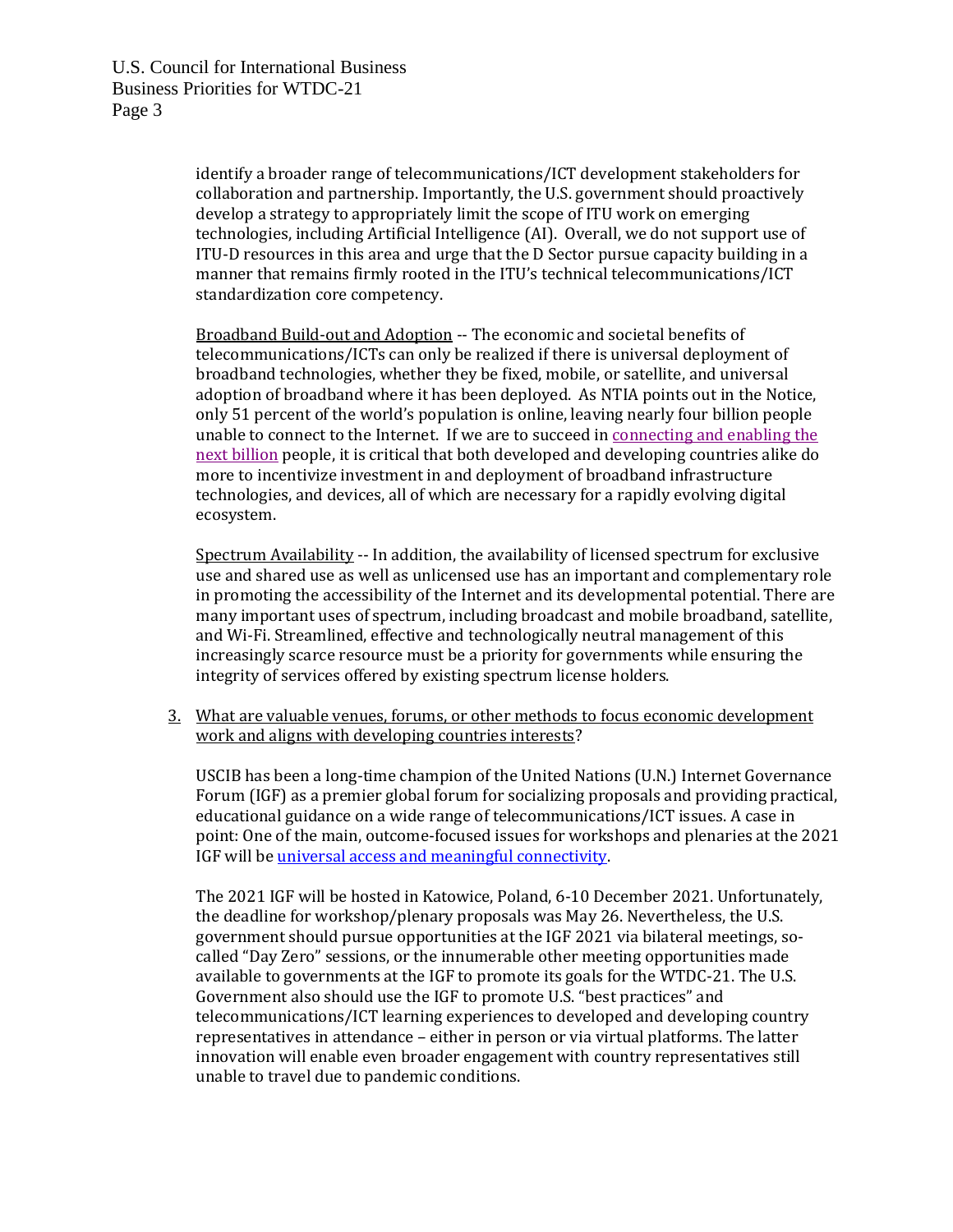4. What are the challenges or barriers to connecting the unconnected? Are there particular lessons or policy approaches regarding the gender digital divide?

Investment in Innovation – We need to create an enabling environment for new investments in technology solutions. The U.S. government and other developed country governments should consider the totality of the policies – tax policies, R&D incentives, direct government support, public-private partnerships -- that would foster new uses of cutting-edge technologies so they are more affordable and easily deployed in developing countries lagging in connectivity.

Financing and Affordability -- As we note above, the financial straits of citizens throughout the world as well as the finite resources of business to connect under-served communities certainly challenge our efforts to connect the unconnected. Government policies to address the broadband gap should recognize that government subsidization may be necessary for industry to bring broadband to less densely populated areas and low-income customers.

Digital Inclusion – Addressing digital skills gaps, online safety, the gender digital divide, and other challenges to digital inclusion will be necessary to fully realize the benefits of ICT connectivity. The ITU-D could be a productive body through which the U.S. Government can help implement and grow digital literacy programs that empower under-resourced populations to develop and capitalize on critical ICT skills. Successful digital inclusion programs will incorporate and leverage capacity-building investments in local communities, particularly in education, health care, and other social services. NTIA should encourage the ITU to support such programs that lead to digital skills development and proven outcomes for previously excluded populations.

- 5. What corporate social responsibility, goodwill programs, or corporate partnership programs may be useful resources?
	- Bridging the homework gap: Over the last 12 years, AT&T has invested more than \$600 million to help close achievement and representation gaps in under-resourced schools and communities. When the events of 2020 forced more than 50 million U.S. students out of the classroom, we launched the \$10 million AT&T Distance Learning and Family Connections Fund to help equip parents, students and teachers with high-quality tools and content for at home learning. In collaboration with more than 60 organizations, AT&T has reached over 196 million students, parents and educators with resources and programming. We also opened the ESCUELA+ channel and its content to all DIRECTV, DIRECTV GO and SKY Play customers in Argentina, Brazil, Chile, Colombia, Ecuador, Peru and Uruguay to support learning at home internationally.
	- Providing students with a safe space to get online: In September 2020, Comcast announced a program to launch more than 1,000 Wi-Fi-connected "Lift Zones" in community centers across the United States. Working with its network of thousands of nonprofit partners and city leaders, Comcast is providing free Wi-Fi in facilities that it has identified to help students get online, participate in distance learning, and do their schoolwork. In 2021 alone, Comcast estimates students will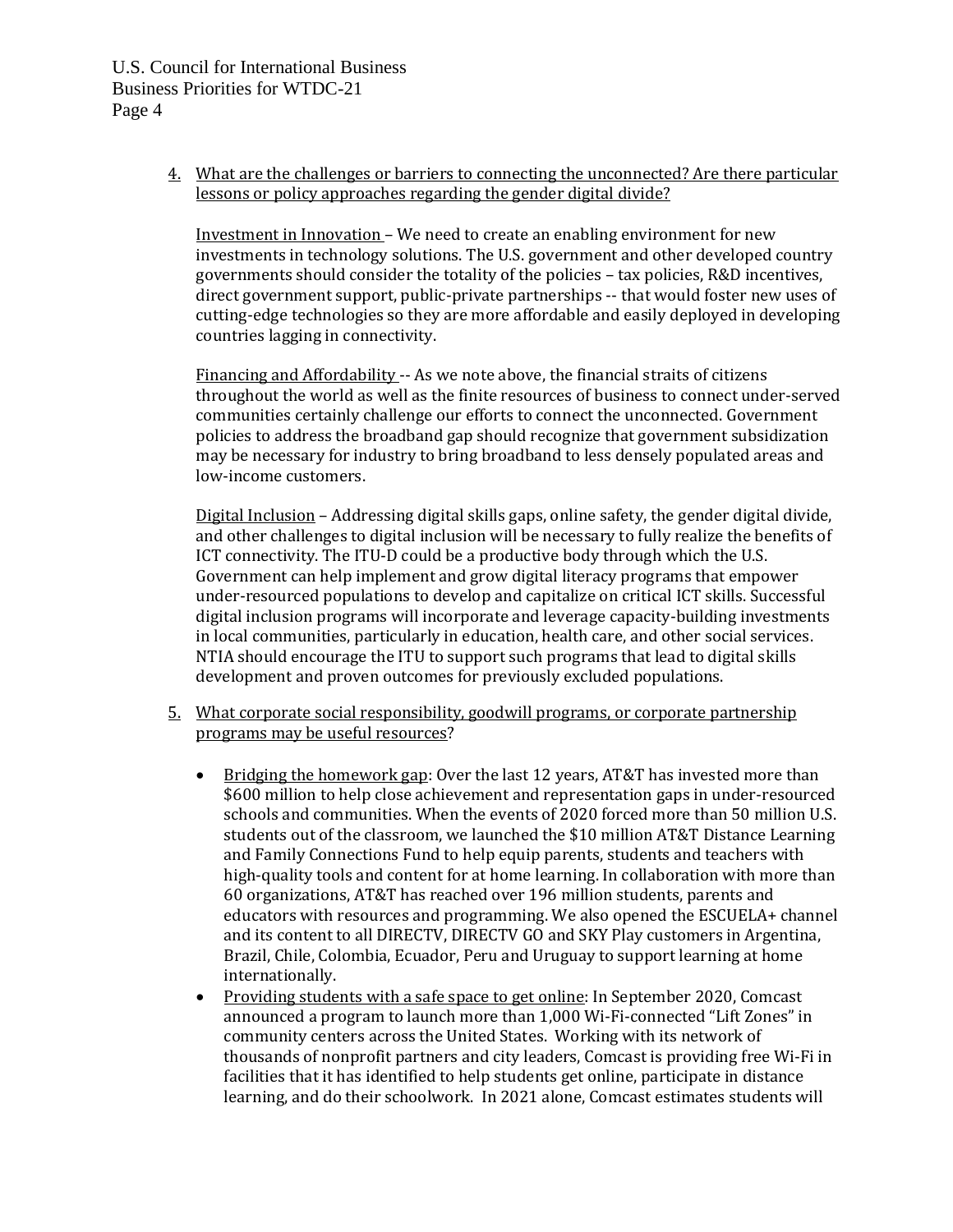be able to complete more than 25 million hours of remote learning lessons to further address the "homework gap" at the hundreds of Lift Zone locations that have already opened or will open soon.

- Connecting low-income families to the power of the Internet: Since 2011, Comcast's Internet Essentials program has helped connect more than 10 million low-income people to broadband Internet at home, most for the very first time. Internet Essentials offers low-cost, high-speed Internet service; multiple options to access free digital skills training in print, online, and in person; and the option to purchase a low-cost Internet-ready computer. The program is structured as a partnership between Comcast and tens of thousands of school districts, libraries, elected officials, and nonprofit community partners. During the COVID-19 pandemic, Comcast also launched the Internet Essentials Partnership Program, which provides the opportunity for school districts and other organizations to fund and quickly connect large numbers of students and families to broadband access at home.
- Skill building in Indonesia: In partnership with strategic Indonesian partners Gojek, Tokopedia, and Traveloka, Google is leadin[g Bangkit](https://www.google.com/url?q=https://grow.google/intl/id_id/bangkit/&sa=D&source=editors&ust=1621008345091000&usg=AOvVaw3zH0YfQ7g_2XKEdu7eyRVz) — an initiative to launch a structured education program to produce high-caliber, technical talent in mobile development, cloud computing, and ML for world-class, Indonesian technology companies and startups.
- Impact Challenge in Central and Eastern Europe: In January 2021, Google launched an [Impact Challenge initiative](https://blog.google/outreach-initiatives/google-org/help-build-digital-future-central-eastern-europe/) to distribute  $\epsilon$ 2 million in grants to organizations that are working to bridge the social and digital divide to promote inclusive economic growth and recovery in Central and Eastern Europe.
- Equipping SMBs with Digital Skills: The ASEAN Coordinating Committee on Micro, Small and Medium Enterprises (ACCMSME) and The Asia Foundation came together to [launch](https://asiafoundation.org/2020/06/22/asean-and-the-asia-foundation-with-support-from-google-org-collaborate-to-equip-200000-micro-and-small-enterprises-with-digital-skills-and-tools-amidst-the-covid-19-crisis/) th[e Go Digital ASEAN initiative.](https://asiafoundation.org/emerging-issues/go-digital-asean/) Supported by a \$3.3M grant from Google.org, the initiative is designed to equip micro and small enterprises as well as underemployed youth, particularly those in rural and isolated areas, with crucial digital skills and tools; expand economic opportunity across ASEAN Member States (AMS); and minimize the negative impact from the Covid-19 crisis.
- Providing a Lifeline to SMBs during COVID-19: Youth Business International is delivering a [Rapid Response and Recovery Programme,](https://www.youthbusiness.org/supporter/google-org) funded by Google.org, that backs underserved micro, small and medium-sized businesses, sustains livelihoods and supports communities across Europe, the Middle East, Africa and Asia Pacific. The program will be implemented in 32 countries and will focus on the most affected business owners, including young people (aged 18-35 years), women, and refugees and other migrants. Emergency support, including training through webinars and mentoring, will be provided to business owners through YBI's global network of members and delivery partners. Google employees will volunteer their time to share their knowledge and expertise, helping business owners to upskill and adapt to the challenges they are facing.
- Connecting Native American communities to the Internet: [People Centered Internet](https://peoplecentered.net/pci-home-2/about/) is a nonprofit promoting connectivity around the world, and Google has supported its efforts with Native American communities. In addition, Google directly supports [Tribal Digital Village \(](https://sctca.net/southern-california-tribal-digital-village/)focused on Native American connectivity in Southern California).